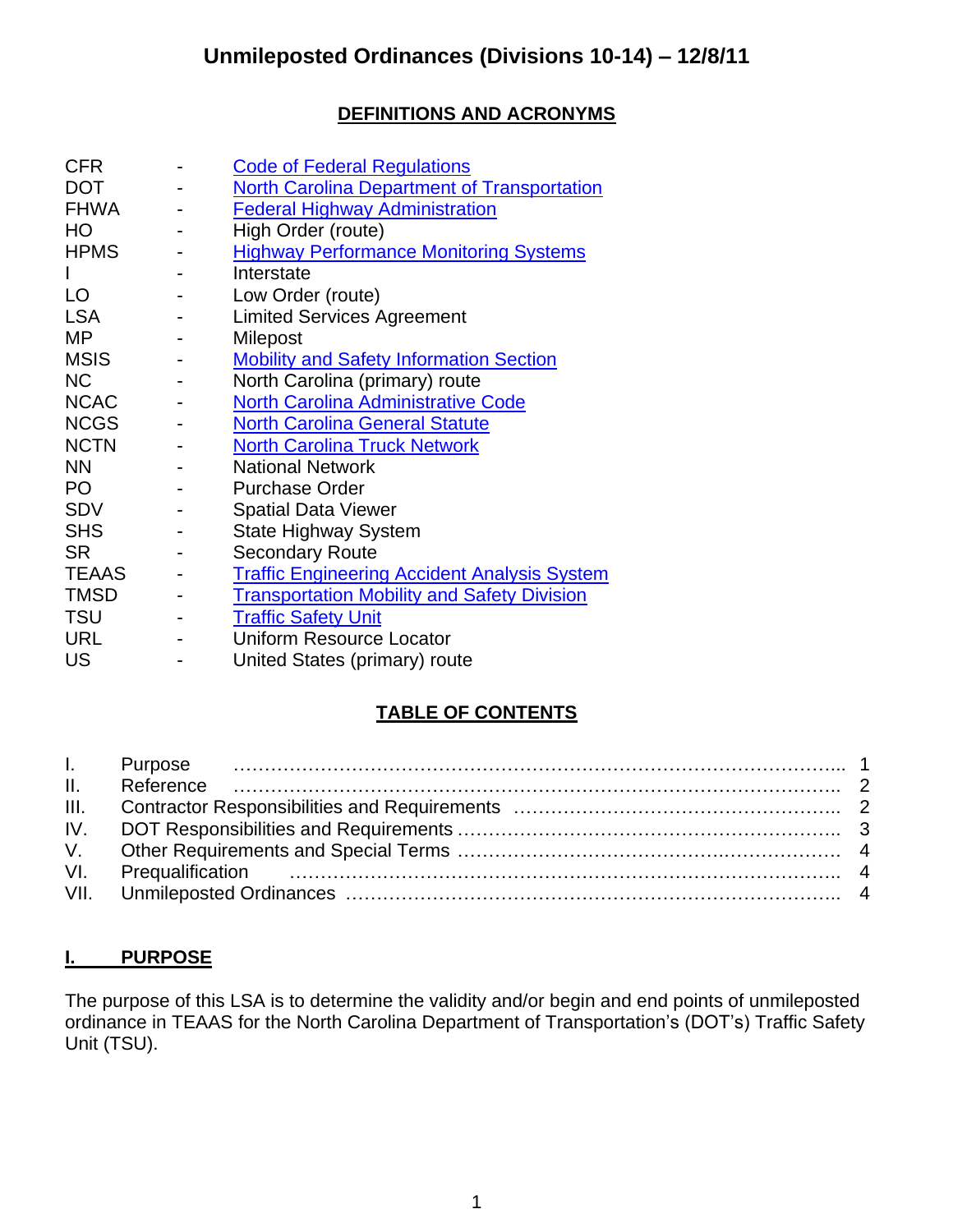# **Unmileposted Ordinances (Divisions 10-14) – 12/8/11**

#### **II. REFERENCE**

Contractor information may be reviewed at the following URL:

<http://ncdot.org/doh/preconstruct/traffic/safety/contractors/>

TEAAS information may be reviewed at the following URL:

<http://ncdot.org/doh/preconstruct/traffic/safety/teaas/>

Ordinance program information may be reviewed at the following URL:

<http://ncdot.org/doh/preconstruct/traffic/safety/programs/>

Ordinance training information can be viewed in the TEAAS Training Material at the following URL:

[http://ncdot.org/doh/preconstruct/traffic/safety/teaas/data/chapter\\_17.pdf](http://ncdot.org/doh/preconstruct/traffic/safety/teaas/data/chapter_17.pdf)

#### **III. CONTRACTOR RESPONSIBILITIES AND REQUIREMENTS**

- 1. All preliminary, draft, interim, and final calculations, notes, drawings, videos, and any other necessary project information prepared by contractors (electronic or hard copy) shall be the property of the DOT and shall be turned over to the DOT upon completion of the work or when requested.
- 2. Shall be responsible for ensuring that submittals are accurate and in a format compatible with DOT needs.
- 3. Shall obtain approval prior to making any changes on original requests.
- 4. Shall be responsible for the completeness, accuracy, presentation, and review of any work sublet to others.
- 5. Shall be responsible for ensuring its personnel adhere to applicable state and federal labor laws and regulations regarding work hours, breaks, etc.
- 6. Shall be responsible for the presentation and explanation of their work at any meetings, hearings, consultations, discussions, and field conferences as requested by DOT.
- 7. Shall be required to cooperate and coordinate fully with other contractors, municipalities, local officials, as directed by DOT.
- 8. If the contractor receives instructions or directions that are considered beyond the scope of work as outlined in the specifications then no work shall be performed until the matter is resolved.
- 9. Shall notify DOT of significant changes within the contractor (e.g., change of address, telephone number, project-related personnel changes, etc.). This responsibility includes ensuring the contractor's qualification/prequalification information is current in DOT's files.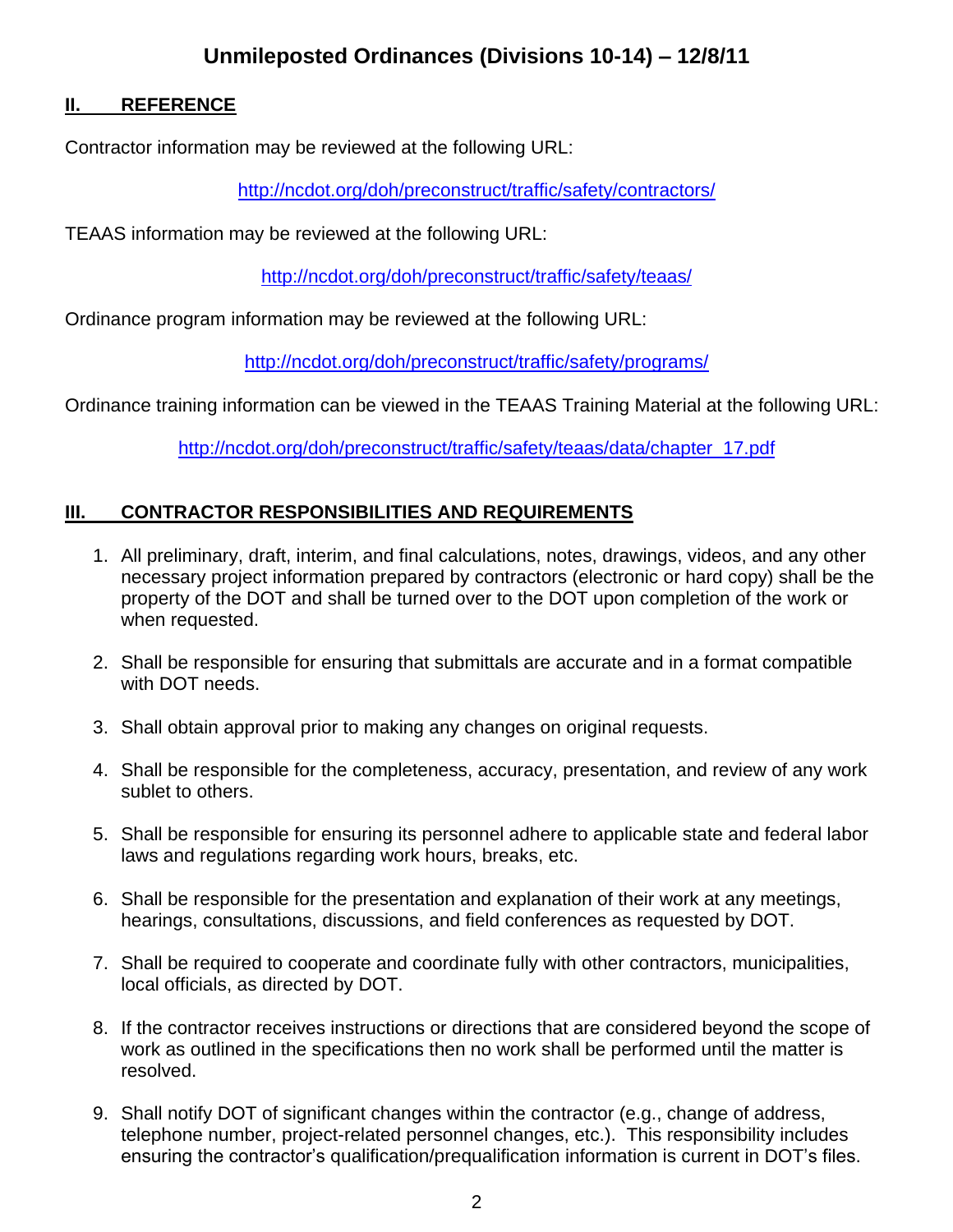# **Unmileposted Ordinances (Divisions 10-14) – 12/8/11**

- 10.Shall maintain all books, documents, papers, records, and other information pertaining to work and costs incurred on this project and to make such materials available at its offices at all reasonable times during the contract period and for three (3) years from the date of final payment for inspection by the DOT or its designees.
- 11.All work performed shall comply with federal, state and local statutes, ordinances, and codes.
- 12.All work performed shall comply with federal, state and local safety regulations and procedures.
- 13.Shall submit an invoice to the DOT on a monthly basis, and each invoice shall have a unique number and shall state the billing cycle (beginning and ending dates).
- 14.Shall have personnel sign waivers of understanding regarding use of TEAAS.
- 15.Shall prevent personnel using TEAAS for any work other than that defined under this contract (unless another active contract specifically allows, or requires, use of TEAAS).
- 16.Shall not use information provided or learned under this contract against DOT.
- 17.Shall not provide information accessed or learned under this contract to any third party.

#### **IV. DOT RESPONSIBILITIES AND REQUIREMENTS**

- 1. Provide quarterly evaluations to each contractor based on timeliness (adherence to deadlines), responsiveness/cooperation, and quality (completeness and accuracy).
- 2. Shall make payment to the contractor upon verification of completed work and invoices.
- 3. Shall provide access to TEAAS to include user names, passwords, and roles that allow Contractor personnel access to information necessary for carrying out the requirements of this LSA.
- 4. Shall provide training on the use of TEAAS generally a one day overview of the several modules within TEAAS that correspond to roadway feature information and ordinance information.
- 5. Shall provide training on mileposting, ordinances, route changes, STAA reasonable access, and the North Carolina Truck Network (NCTN).
- 6. Shall provide a list of the items to be QA/QC'd in Excel spreadsheet format for each item under each subsection of this LSA.
- 7. Shall provide a workspace, work station, local account and access to office equipment (copiers, printers, etc.) for any items that need to be completed on-site.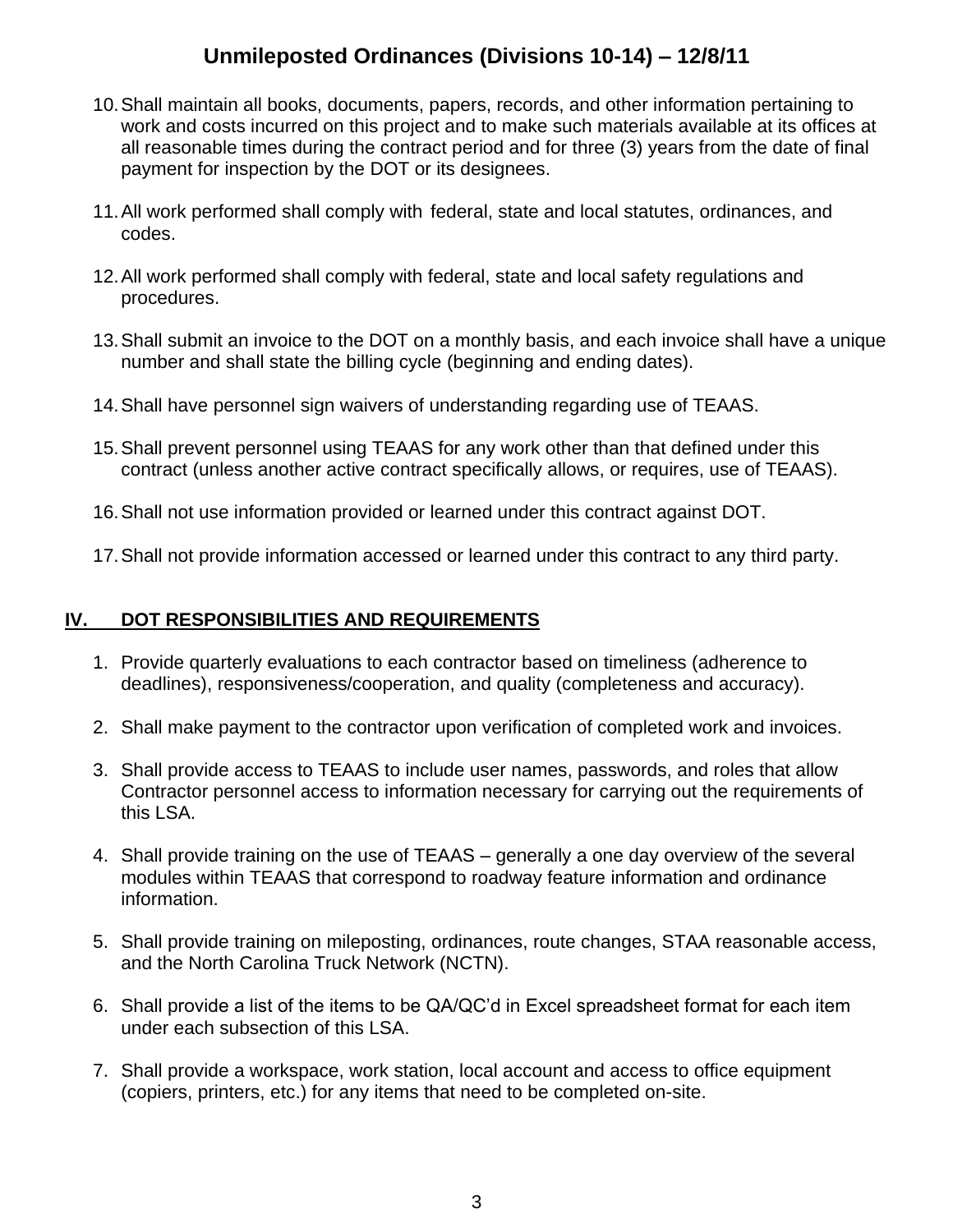#### **V. OTHER REQUIREMENTS AND SPECIAL TERMS**

- 1. DOT shall have the right to approve or reject any contractor or subcontractor personnel for this project, with or without cause or reason.
- 2. Reasonable extensions to time frames or deadlines may be made by mutual consent by all involved parties.
- 3. This work is considered technician level work and does not require sealing or oversight by a professional engineer.

### **VI. PREQUALIFICATION**

All contractors shall be prequalified by the Transportation Mobility and Safety Division.

Link to general POC Contractors website: [http://DOT.gov/business/howtogetstarted/primecontractor/primecontractor\\_poc/](http://ncdot.gov/business/howtogetstarted/primecontractor/primecontractor_poc/)

> Online application instructions: [http://www.DOT.gov/ business/ocs/download/Instruction.pdf](http://www.ncdot.gov/business/ocs/download/Instruction.pdf)

### **VII. UNMILEPOSTED ORDINANCES (Division 10-14)**

There are approximately 3,400 active and approved ordinances in Divisions 10-14 that do not milepost at one, or both, ends. Having these ordinances correctly mileposted is needed for SDV, HPMS, ArcGIS, and other applications as well as to correct any overlap conditions.

Skill sets and abilities required for this work:

- Read and understand DOT maps and SHS route names
- Calculate distances in both feet and miles
- Understand mileposting, TEAAS feature reports, route changes, and compass directions
- Understand ordinances

#### Assignments:

Assignments, which will be considered a notice to proceed, shall be in groups of approximately one hundred (100) ordinances, generally within the same county or division.

#### Time frame:

The contractor shall have two (2) weeks to complete each assigned group of ordinances.